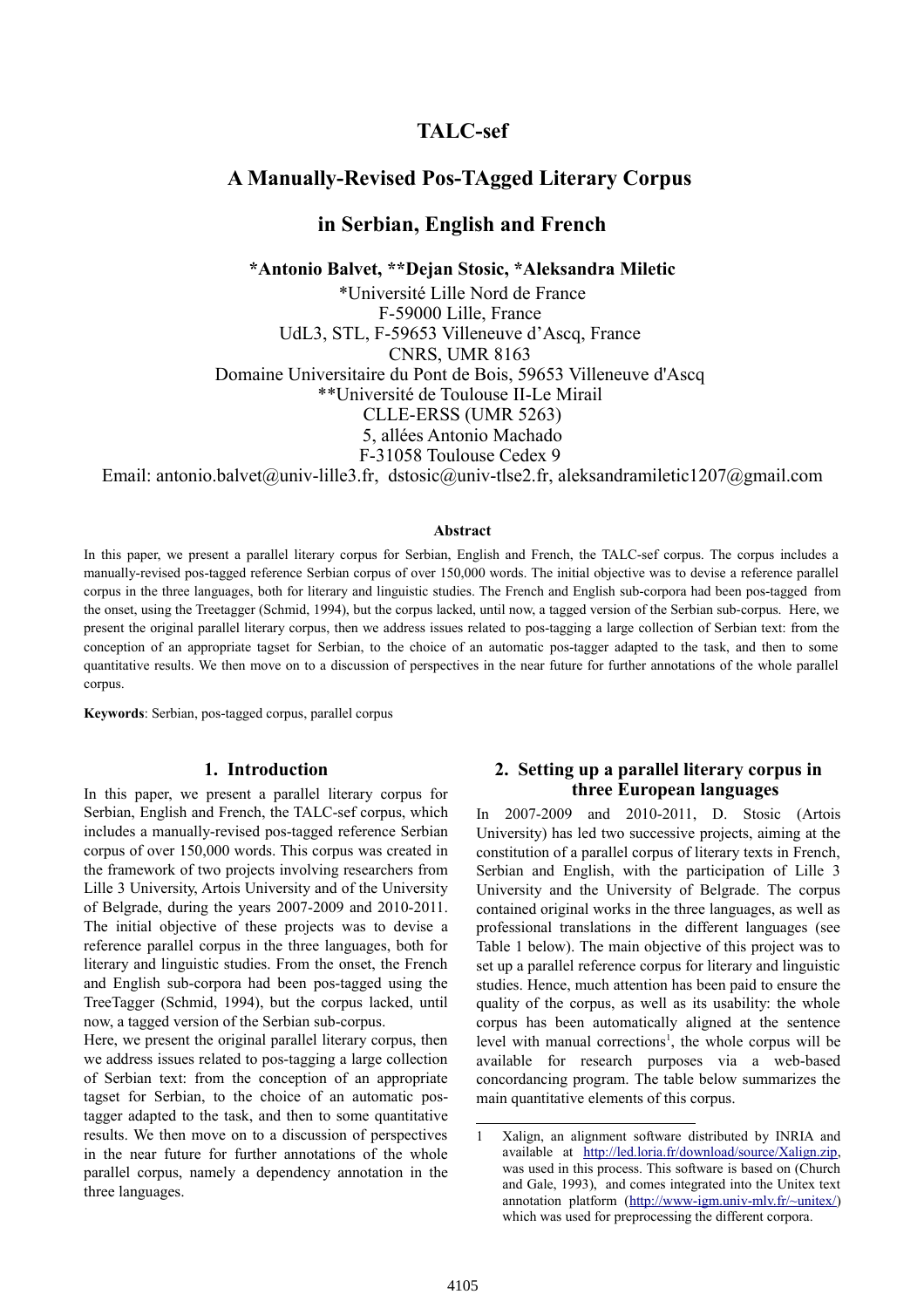|                | French  | <b>Serbian</b> | <b>English</b> |
|----------------|---------|----------------|----------------|
| French         | 300,105 | 332,521        | 353,934        |
| <b>Serbian</b> | 316,210 | 388,326        |                |
| English        | 45,457  | 156,074        | 148,486        |
| <b>TOTAL</b>   | 661,772 | 876,921        | 502,420        |

Table 1: Number of tokens of original and translated works in French, Serbian and English, in the TALC-sef corpus

As can be seen in the table above, in the present state of the TALC-sef corpus, French  $\leftrightarrow$  Serbian translations were favoured, while Serbian  $\rightarrow$  English translations are not yet available. The Serbian sub-corpus alone represents 388,326 words. This is over three orders of magnitude greater than the translated version of G. Orwell's *1984* novel (104,[2](#page-1-0)86 words), the cesAna corpus<sup>2</sup> from the MULTEXT-EAST project, which, to this date, was the sole freely-available gold standard corpus for Serbian.<sup>[3](#page-1-1)</sup> Out of these 380,000 words, we devised a manuallyrevised pos-tagged corpus of over 150,000 words.

The list below gives an overview of the literary works comprising the TALC-sef corpus, categorized by original language:

- Serbian: *Putnica* (B. Blagojević), *Rani jadi* (D. Kiš), *Enciklopedija mrtvih* (D. Kiš), *Grobnica za Borisa Davidoviča* (D. Kiš), *Iskupljenje* (B. Šćepanović), *Ljudi govore* (R. Petrović), *Testament* (V. Stevanović);
- French: *Les Dieux ont soif* (A. France), *Le père Goriot* (H. De Balzac), *Notre-Dame de Paris* (V. Hugo);

• English: *The Last of the Mohicans* (J. F. Cooper). In the present version of the TALC-sef corpus, each of the Serbian novels was translated into French. French novels have all been translated into Serbian and English, while the sole English novel was translated into both French and Serbian.

# **3. POS-tagging Serbian: issues and solutions**

Since the release of reference corpora such as the Brown corpus (Francis & Kučera, 1964) and the Penn Treebank (Marcus et al., 1993) for English, or the French Treebank (Abeillé, 2003) for French, the definition of a set of reference part-of-speech tags, or tagsets, for the annotation of large volumes of text can be considered as a settled matter for those languages. However, the same cannot be said for Serbian. This is due to two main reasons.

Firstly, Serbian is under-resourced when it comes to electronic linguistic resources: as mentioned above, to this date, the sole freely accessible annotated corpus of Serbian texts was  $cesAna<sub>1</sub><sup>4</sup>$  $cesAna<sub>1</sub><sup>4</sup>$  $cesAna<sub>1</sub><sup>4</sup>$  and the first tagger developed specifically for slavic languages, BTagger, was distributed in 2012 (Gesmundo and Samardžić, 2012). Reference taggers and tagsets for English and French date back to the  $1990's$ .<sup>[5](#page-1-3)</sup> Moreover, when pos-tagging English texts, precision scores routinely reach 97% (Shen et al., 2007), while tests conducted on Serbian remain well below the 96% standard (Gesmundo and Samardžić 2012; Popović, 2010).

Secondly, Serbian is a South Slavic language with rich inflectional morphology. It distinguishes three persons, two numbers and seven cases. Declension marks apply to nouns, adjectives, and pronouns, as well as some of the cardinal numbers. Nouns can have up to 12 different inflected forms (as opposed to 4 in French, and generally 2 in English), adjectives up to 36. Moreover, depending on tense, mood, person and gender, verbs can have more than 120 inflected forms. For this reason, Gesmundo and Samardžić (2012) use very large tagsets: over 900 different tags for Serbian, as opposed to 36 tags for English (Penn Treebank tagset) or 33 tags for French<sup>[6](#page-1-4)</sup> (French Treebank tagset). To make matters worse, from the automatic tagging point-of-view, word order in Serbian is much less rigid than in French or English: even if the typical word order is SVO, it has numerous and frequent variations, as noted in (Stanojčić and Popović, 2011). This implies that surface ambiguity is very common, more so than in English and French, because of the vast number of inflected forms and a less constrained constituent order.

### **3.1. The TALC Serbian tagset: a compromise between precision and coverage**

To our knowledge, two different corpora have been used in experiments on Serbian POS tagging to date. Popović (2010), and Gesmundo and Samardžić (2012) used the cesAna corpus cited above. Popović used this corpus to test 5 different taggers, among which TnT (Brants 2000) obtained the best average precision: an 85.47% score is reported. Gesmundo and Samardzic used the corpus to test their tagger, BTagger, developed for highly-inflectional languages such as Serbian. However, even this tagger performed relatively poorly on the given corpus: the obtained average precision was 86.65%.

Utvić (2011) devised a corpus of 1 million words annotated with 16 tags encoding only the main parts of speech. Using TreeTagger, precision scores of up to 96.57% were reported, which advocates in favor of a

<span id="page-1-0"></span><sup>2</sup> See (Krsteva *et al.*, 2004), (Erjavec, 2004) and (Ide and Véronis, 1994).

<span id="page-1-1"></span><sup>3</sup> Full metadata and updated versions are available at [http://nl.ijs.si/ME/V4/doc/teiHeaders/ana/oana-en](http://nl.ijs.si/ME/V4/doc/teiHeaders/ana/oana-en-teiHeader.html)[teiHeader.html.](http://nl.ijs.si/ME/V4/doc/teiHeaders/ana/oana-en-teiHeader.html) This corpus is annotated at the linguistic (lemma, pos-tag) level for: Bulgarian, Czech, English, Estonian, Hungarian, Macedonian, Persian, Polish, Romanian, Serbian, Slovak, and Slovene.

<span id="page-1-2"></span><sup>4</sup> A 104,286 words translation of *1984* (G. Orwell), see (Krsteva et al., 2004) for more details for each language.

<span id="page-1-3"></span><sup>5</sup> For a reference tagset for French, see (Adda *et al.*, 1998) and (Valli and Véronis, 1999).

<span id="page-1-4"></span><sup>6</sup> The French Treebank distinguishes 15 base tags, which are generally expanded to 33 main category+subcategory tags (*e.g.* PRO, PRO:DEM, PRO:PER, PRO:POS, PRO:REL, for pronouns).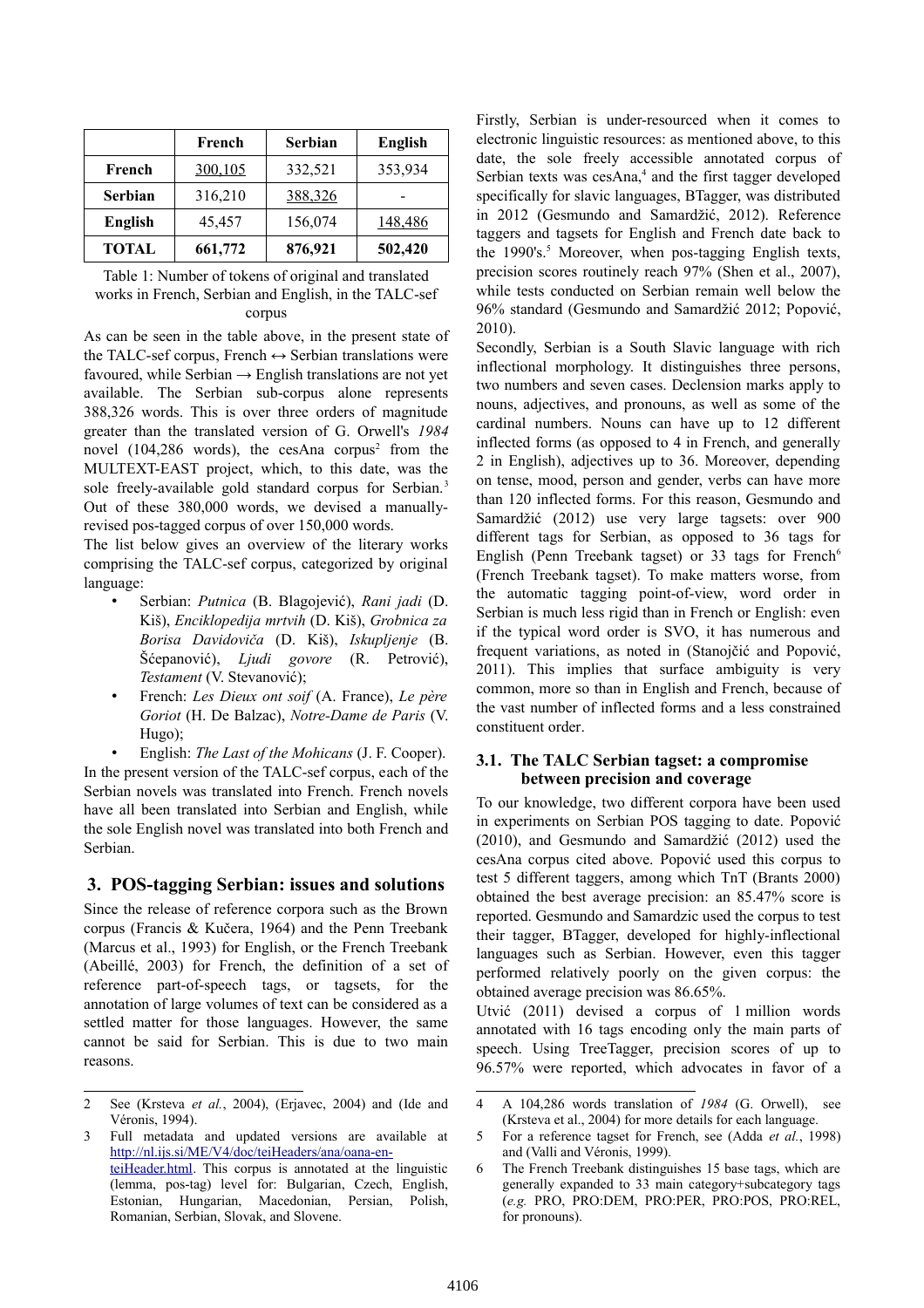drastic reduction in morphosyntactic distinctions for our corpus. [7](#page-2-0)

Given these results, we set upon the task of developing a new training corpus, tagged with a new, more balanced tagset than what was present in the cesAna corpus. This tagset was meant to be comparable in size and design to those used for the English and French sub-corpora<sup>[8](#page-2-1)</sup>: in order to keep the three sub-corpora at the same level of granularity, it was necessary to prioritize consistency over precision in our semi-manual annotation process of the Serbian sub-corpus. Our tagset therefore contains 45 different tags encoding the main parts of speech and subcategorization indications, as well as some morphological features for adjectives and adverbs. This was rendered necessary both for practical and theoretical reasons: one of the intended applications of the TALC-sef corpus is literary and linguistic comparison, based on a sentencealigned as well as syntactic constituent-aligned corpus in three European languages. It was thus necessary to harmonize the tagsets for each sub-corpus.

The tagset we propose was used to manually annotate a sub-corpus REF1 of 101,000 tokens, which was used as a training corpus in the tests performed with three candidate taggers (see below).<sup>[9](#page-2-2)</sup> After the evaluation presented below, we used the models trained on REF1 as a bootstrap for the semi-manual annotation of a larger reference corpus, REF2 of 150,000 tokens (REF1  $+$  50,000 new tokens). REF2 therefore integrates REF1 and 50,000 new tokens, which were manually revised as well. REF2 was not used in the evaluations summarized below.

#### **3.2. Selecting a tagger adapted to the task**

Following (Popović, 2010), (Utvić, 2011) and (Gesmundo and Samardžić, 2012), we selected the following popular pos-taggers for our own comparative study, in order to identify which tagger and possibly which tagging algorithm was best suited to the task: TreeTagger (Schmid, 1994) and TnT (Brants, 2000), as a baseline, and BTagger (Gesmundo and Samardžić, 2012). In the quantitative results presented below, we used an adapted version of the *n-fold* evaluation procedure, where *n*=4. Due to the size of our REF1 corpus (101,000 words total), were we to follow a standard *10-fold* evaluation procedure, we would have computed precision scores on very small amounts of text, $10$  which could have biased the overall results. This adaptation was also rendered necessary due to BTagger's processing times for setting up a stable model<sup>[11](#page-2-4)</sup>, and for actually pos-tagging the test corpus.[12](#page-2-5) On average, the training corpus represented 71,683 tokens, while the test corpus contained 23,896 tokens.[13](#page-2-6) We adapted each sub-corpus in order to maintain sentential integrity, as in future experiments, we plan to test sentence-aware taggers, such as MBTagger (Daelmans et al., 1996). Sentences were nonetheless randomly shuffled in each sub-corpora so as to prevent any text structure-related bias.

## **3.3. Quantitative and qualitative evaluations**

#### **3.3.1. Tagging precision rates with three popular taggers**

This section presents the main outcomes of our experiments on pos-tagging the Serbian sub-corpus. Precision scores are presented in Figure 1 below, for a *4 fold* cross validation using REF1 (101,000 words) as a reference corpus.



#### Figure 1: Average pos-tagging precision scores for Serbian

As can be seen in Figure 1, in each of the four test runs (Runs 1 to 4), BTagger performed consistently higher than the other taggers, with an average 94.17% precision. TreeTagger scored consistently below both other taggers, with an average 92.15% precision, whereas TnT's performance lies in-between those two extremes. It is worth noting that all taggers were used with "out-of-thebox" settings, which could have favoured BTagger somewhat.

The pos-tagging models for each tagger, as well as complimentary resources (tagging lexica, ngrams etc.) generated during the training phases are available for download at [http://code.google.com/p/tagged-literary](http://code.google.com/p/tagged-literary-corpus/)[corpus/.](http://code.google.com/p/tagged-literary-corpus/)

Based on these results, BTagger was selected and used to automatically tag a new corpus of 56,093 tokens, which was checked manually as stated above. The size of this new reference corpus REF2 (REF1 + 56,093 new tokens) is therefore 157,678 tokens. A web-based searching and

<span id="page-2-0"></span><sup>7</sup> A more detailed account of annotation choices, as well as a quantitative and qualitative analysis of each tagger's performance is available in (Miletic, 2013).

<span id="page-2-1"></span><sup>8</sup> The default TreeTagger tagsets for these languages.

<span id="page-2-2"></span>Due to the scarcity of freely-available resources and qualified Serbian annotators, the annotation presented here relies exclusively on the work presented in (Miletic, 2013), under the supervision of D. Stosic and A. Balvet, as senior researchers.

<span id="page-2-3"></span> $10 \quad 101,000/10 = 10,100$  words for each run.

<span id="page-2-4"></span><sup>11</sup> Over 1h30 for each run on a standard computer.

<span id="page-2-5"></span><sup>12</sup> Over 45 min. for each run.

<span id="page-2-6"></span><sup>13</sup> As the results we obtained for the corpus and tagset described here compare favorably with usual precision scores for other languages, a standard *10-fold* evaluation procedure will be set up in the near future.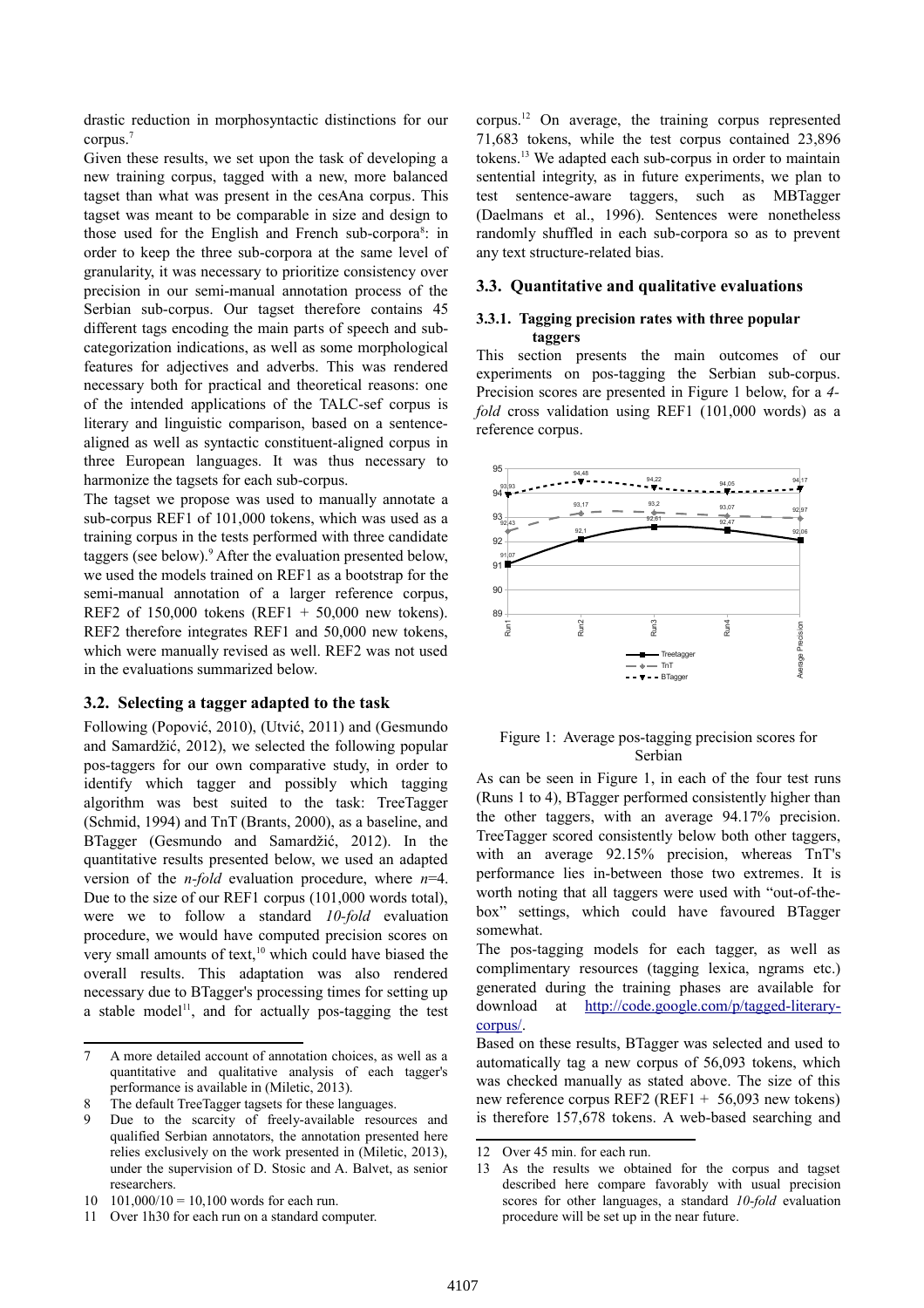concordancing interface is being setup in order to provide web access to the TALC-sef corpus, either from a monolingual or a multilingual (parallel) perspective.<sup>[14](#page-3-0)</sup>

#### **3.3.2. Qualitative evaluation**

As mentioned above, the manually-revised portion of the Serbian sub-corpus represents 157,678 tokens, while the overall Serbian sub-corpus amounts to a total of 876,921 tokens (original + translated texts). In the version presented here, the Serbian sub-corpus is thus far from being fully manually-revised. A summary of the main tagging errors end-users will be likely to encounter in the fully-automatically tagged portion of this corpus appears thus necessary. Therefore, alongside the figures presented above, we outline in this subsection the main elements of a qualitative analysis of BTagger's main tagging errors, conducted on a sample of *Bašta, Pepeo* (D. Kiš).

Our census of BTagger's tagging errors shows that Adjectives (22.7%), Nouns (16.3%) and Verbs (13.5%) make up for the vast majority of tagging errors. Homograph words which are regularly ambiguous between two categories, like *teško*, were expected to affect precision scores: in context, this token might be considered either as a form of the Adjective *težak* (hard), or as the manner Adverb *teško* (hard).[15](#page-3-1) Contrary to our expectations, Adjectives were mostly confused with Nouns and Verbs, while Adjective/Adverb confusions remained marginal. As for Nouns, they were mostly confused first with Adjectives, then with Verbs, probably because of BTagger's faulty detection of Adjective-like suffixes in pure non-deadjectival Nouns. For example, *čvorove* is a plural accusative form of the Noun *čvor* (knot), but the suffix *-ove* is also typical of possessive Adjectives derived from proper nouns, like *Petrove* (Petar's). Pure non-deverbal Nouns were also confused with Verbs: *saksije* is a nominative plural form of Noun *saksija* (flowerpot) and is not a homograph of any Verb, but the *-ije* suffix seems to have triggered the detection of a third person singular form of present tense Verbs like *bije* (he hits), *pije* (he drinks), *krije* (he hides) etc. As for Verbs, they were mostly confused with Adjectives, Nouns, and auxiliaries. Verb/Adjective confusions were mainly due to the homography between past participles and Adjectives, while Verb/Noun confusions were mostly due to ambiguous declensions: for example, *sinu*, a third person singular aorist of the verb *sinuti* (to shine) was confused with the dative singular form of Noun *sin* (son). Finally, most of the Verb/Auxiliary errors involve the word *jesam*, a ubiquitous element as it can either be an auxiliary verb or an attributive (copula) verb. This particular word poses a challenge to automatic postaggers, as the disambiguation process typically should rely on the whole sentence structure, and not just a fixed

amount of context<sup>[16](#page-3-2)</sup>, as is generally the case for postaggers. An auxiliary verb hypothesis for *jesam* is only valid if the word is found within the scope of a main verb past participle form. As word-order in Serbian is somewhat less rigid than in languages such as English or French, the distance between an auxiliary verb and its corresponding past participle may be quite unpredictable, from a pos-tagger's point-of-view. The citation below gives an example of just such a configuration, where *sam* (present tense of *jesam* 'to be') was considered an auxiliary while it is really one of the sentence's main verbs. [17](#page-3-3)

*Zaboravljam da sam novorođenče i da od svih životnih senzacija, ljudskih i božanskih, najviše ako mogu da osetim i doživim scenski efekat sunca.*

I forget that I am but a newborn baby and that, of all of life's sensations, human or divine, I can but feel and live the scenic effect of the sun.

(*Bašta, Pepeo*, D. Kiš)

# Citation 1: example of a main verb/auxiliary verb confusion

Of all the tagging errors examined above, the Verb/Auxiliary confusion is maybe the most problematic, as it entails a considerable amount of manually revision of the Serbian sub-corpus. No easy correction strategy seems to be applicable, as the correct disambiguation between those two classes requires some level of syntactic analysis (*e.g.* chunk or dependency parsing at the very least), in order to determine whether all propositions come complete with a main verb, or just a faulty participle-less auxiliary verb.

# **4. Discussion and perspectives**

In its present version, the TALC-sef corpus outlined here comprises an original 380,000 words automatically tagged Serbian sub-corpus of literary works, of which 157,678 words were manually-revised. The total (Serbian + translations into Serbian) 876,921 words Serbian subcorpus was also automatically tagged, with a tagset aiming at a compromise between precision and coverage.

The TALC-sef corpus also contains two sub-corpora in French (661,772 words) and English (502,420 words), with original as well as translated texts, which were tagged without manual revision, with the baseline TreeTagger models for French and English.

The TALC-sef corpus is, to our knowledge, among the most extensive available sources of pos-tagged Serbian texts. This corpus is therefore of utmost interest for literary and linguistic studies, as well as for computational linguistics, offering a wide range of possible applications, from comparative corpus-based studies in syntax and morphosyntax to machine translation and Serbian NLP. It will be made accessible by way of online concordancing

<span id="page-3-0"></span><sup>14</sup> For reasons of copyright, no direct access to the complete original and translated texts can be provided in the version presented here.

<span id="page-3-1"></span><sup>15</sup> In English, a similar Adjective/Adverb homography exists in sentences like "Tagging words is hard" *vs.* "He works hard".

<span id="page-3-2"></span><sup>16</sup> Typically 3-grams.

<span id="page-3-3"></span><sup>17</sup> Underlined words are main verbs.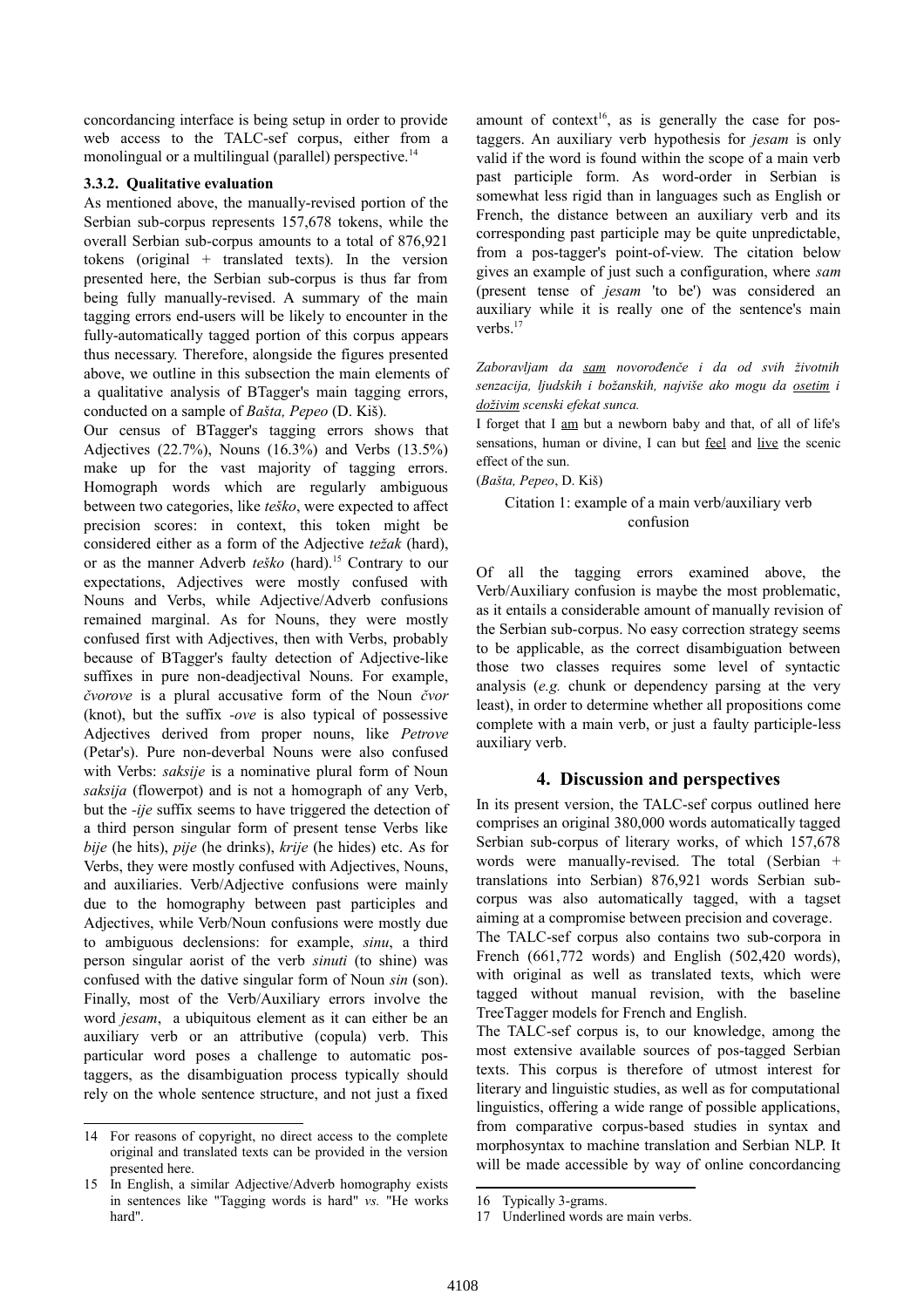services in the near future.<sup>[18](#page-4-0)</sup> In its present version, the corpus allows for parallel concordances such as the one presented in Table 2 (full-text search).

| Serbian segments:<br>sentences                        | Aligned English translation                                                                                                       |
|-------------------------------------------------------|-----------------------------------------------------------------------------------------------------------------------------------|
| mu je pravo u oči i pas ga<br>je razumeo.             | Dok je govorio psu, gledao This time he looked the dog<br>straight in the eye while<br>talking to him, and the dog<br>understood. |
| Zavrteo<br>1e<br>repom<br>zacvileo, nakrivivši glavu. | i   He wagged his tail, cocking<br>his head and whimpering.                                                                       |

Table 2: Examples of aligned sentences in the TALC-sef corpus (*Rani jadi*, D. Kiš)

| Serbian segments:<br>chunks and post-tagged<br>words                                                                | Chunk-aligned English<br>translations                                                                                                                                                            |
|---------------------------------------------------------------------------------------------------------------------|--------------------------------------------------------------------------------------------------------------------------------------------------------------------------------------------------|
| {Dok,dok,KON:SUB}<br>{je,jesam, VER}<br>{govorio,govoriti, VER}<br>{psu,pas,NOM}                                    | {while, while. IN}<br>{talking,talk.VBG} {to,to.TO}<br>{him,him.PP}                                                                                                                              |
| {gledao,gledati,VER}<br>{mu,on, PRO: PER}<br>{je,jesam, VER}<br>{pravo,pravo,ADV}<br>$\{u, u, PRP\}$ {oči,oko, NOM} | {This, this. DT} {time, time. NN}<br>{he,he.PP} {looked,look.VBD}<br>${the, the, DT}$<br>$\{dog, dog, NN\}$<br>$\{straight, straight, RB\}$ $\{in, in, IN\}$<br>${the, the, DT}$<br>{eye,eye.NN} |
| $\{i, i, KON: COOR\}$<br>{pas,pas, NOM}<br>{ga,on, PRO: PER}<br>{je,jesam, VER}<br>{razumeo,razumeti, VER}          | $\{and, and, CC\}$<br>{the,the.DT}<br>$\{dog, dog, NN\}$<br>{understood,understand.VBD}                                                                                                          |
| {Zavrteo, zavrteti, VER}<br>{je,jesam, VER}<br>{repom,rep,NOM}                                                      | {He,he.PP} {wagged,wag.VBD}<br>{his,his.PP\$}<br>{tail,tail.NN}                                                                                                                                  |
| $\{i, i, KON: COOR\}$<br>{zacvileo,zacvileti, VER}                                                                  | $\{and, and, CC\}$<br>{whimpering, whimpering. NN}                                                                                                                                               |
| {nakrivivši,nakriviti, VER}<br>{glavu,glava,NOM}                                                                    | {cocking,cock.VBG}<br>{his,his.PP\$} {head,head.NN}                                                                                                                                              |

Table 3: Examples of chunk-aligned segments in Serbian and English

In future versions, we plan to enhance the overall quality of the corpus primarily by adding lemmata to the Serbian sub-corpus. We also plan to retag the French and English

sub-corpora using state-of-the-art pos-taggers and models for French<sup>[19](#page-4-1)</sup> and English. Finally, as for corpora-related tasks, a major endeavor will have to be undertaken, which is rendered necessary by the philosophy of the project: adding consistent Serbian  $\rightarrow$  English translations.

From the standpoint of semi-automatic corpus processing and annotation, we are in the process of providing chunk parses to the existing annotated corpora in Serbian, English and French. Adding chunk annotations on top of pos-tags and sentence delimiters will allow for more indepth comparative studies in three European languages, representing three distinct linguistic types. Adding chunk parses to each sentence in the corpus will allow for (surface) constituent-alignments rather than mere sentence-alignments and comparisons, as is shown in Table 3. As can be seen from the table, sentence alignments and chunk alignments might exhibit some degree of variation: in the sentences above, as could be expected in human translation, constituents have been reordered between the Serbian text and its English translation. A chunk-aligned version of the corpus will allow for finer-grained queries than the sentence-aligned one.

Finally, in the near future, we plan to provide dependency parses, as well on top of chunk segments, for the three languages of the corpus, in order to offer Head/Dependent-aware search features, so as to overcome discrepancies in constituent orders and argument realizations in the different languages.

# **5. References**

- Abeillé, A., Clément, L., and Toussenel, F. (2003). Building a treebank for French, *in* A. Abeillé (ed.) *Treebanks*, Kluwer, Dordrecht, 2003
- Adda, G., Mariani, J., Lecomte, J., Paroubek, P. and Rajman, M. (1998). The GRACE French part-of-speech tagging evaluation task. *Proceedings of the First International Conference on Language Resources and Evaluation*, 433-441.
- Brants, T.,  $(2000)$ . TnT a statistical part-of-speech tagger. *Proceedings of the Sixth Applied Natural Language Processing*, 224-231, Seattle.
- Christ, O. (1994). A modular and flexible architecture for an integrated corpus query system, *COMPLEX'94*, Budapest.
- Constant, M., Sigogne, A., (2011). MWU-aware Part-of-Speech Tagging with a CRF model and lexical resources. *ACL Workshop on Multiword Expressions: from Parsing and Generation to the Real World (MWE'11)*.
- Daelemans, W., Zavrel, J., Berck, P., and Gillis, S. (1996) MBT: A Memory-Based Part of Speech Tagger-Generator, *Fourth ACL Workshop on Very Large Corpora (1996)*, 14-27.

<span id="page-4-0"></span><sup>18</sup> A good candidate for this platform would be the IMS Corpus Workbench (Christ, 1994). Other approaches are nonetheless under evaluation, such as graph databases.

<span id="page-4-1"></span><sup>19</sup> The French sub-corpus would benefit from new advances in pos-tagging for French: Malttager (Hall, 2003), LGTagger (Constant and Sigogne, 2011) and (Denis and Sagot, 2009).